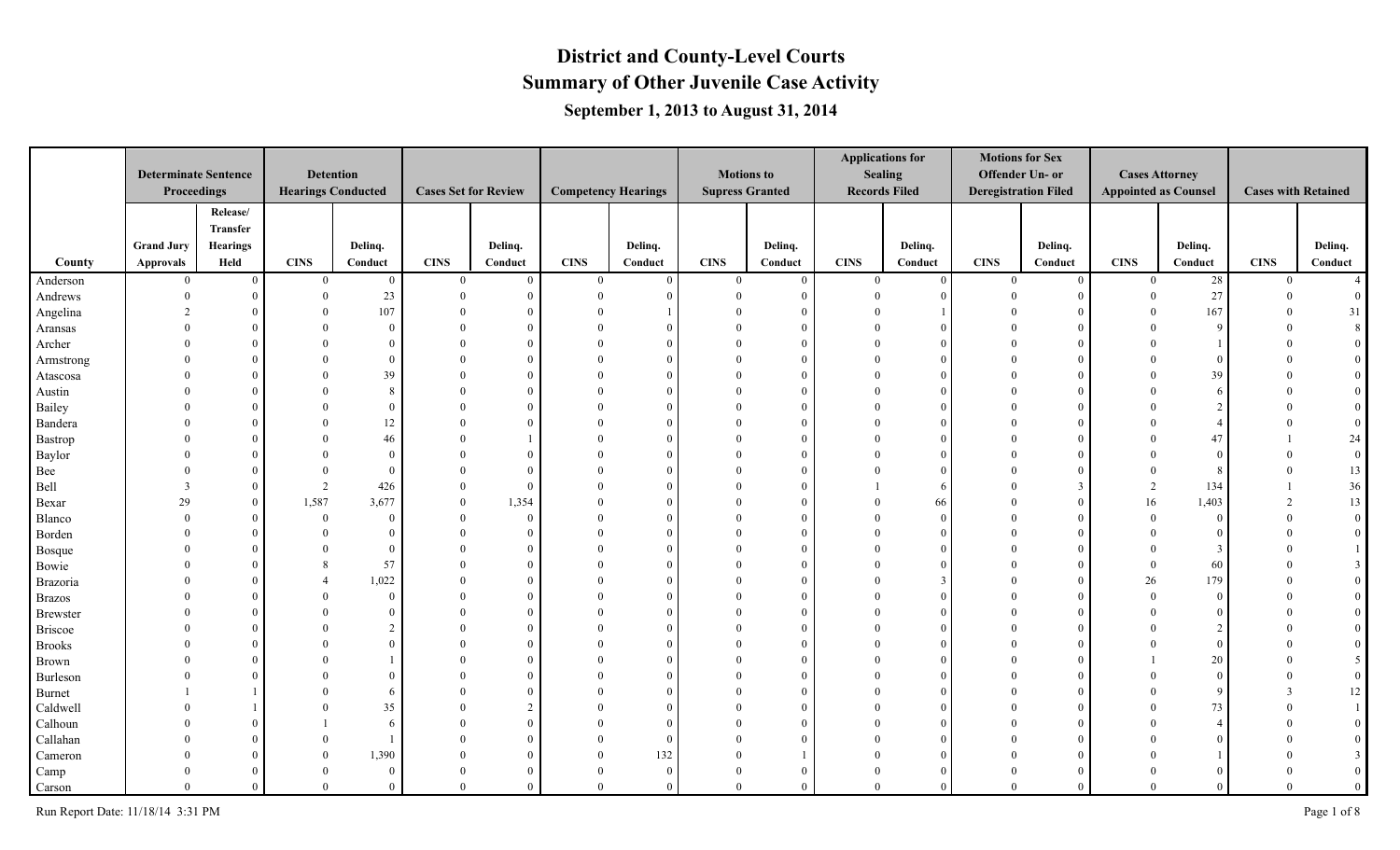|               |                             |                 |              |                           |                |                             |                            |          |                        |          |             | <b>Applications for</b> | <b>Motions for Sex</b>      |          |                             |                        |                            |                |
|---------------|-----------------------------|-----------------|--------------|---------------------------|----------------|-----------------------------|----------------------------|----------|------------------------|----------|-------------|-------------------------|-----------------------------|----------|-----------------------------|------------------------|----------------------------|----------------|
|               | <b>Determinate Sentence</b> |                 |              | <b>Detention</b>          |                |                             |                            |          | <b>Motions to</b>      |          |             | <b>Sealing</b>          | Offender Un- or             |          | <b>Cases Attorney</b>       |                        |                            |                |
|               | Proceedings                 |                 |              | <b>Hearings Conducted</b> |                | <b>Cases Set for Review</b> | <b>Competency Hearings</b> |          | <b>Supress Granted</b> |          |             | <b>Records Filed</b>    | <b>Deregistration Filed</b> |          | <b>Appointed as Counsel</b> |                        | <b>Cases with Retained</b> |                |
|               |                             | Release/        |              |                           |                |                             |                            |          |                        |          |             |                         |                             |          |                             |                        |                            |                |
|               |                             | Transfer        |              |                           |                |                             |                            |          |                        |          |             |                         |                             |          |                             |                        |                            |                |
|               | <b>Grand Jury</b>           | <b>Hearings</b> |              | Delinq.                   |                | Delinq.                     |                            | Delinq.  |                        | Delinq.  |             | Delinq.                 |                             | Delinq.  |                             | Delinq.                |                            | Delinq.        |
| County        | Approvals                   | Held            | <b>CINS</b>  | Conduct                   | <b>CINS</b>    | Conduct                     | <b>CINS</b>                | Conduct  | <b>CINS</b>            | Conduct  | <b>CINS</b> | $\bf Conduct$           | <b>CINS</b>                 | Conduct  | <b>CINS</b>                 | Conduct                | <b>CINS</b>                | Conduct        |
| Cass          | $\overline{0}$              | $\overline{0}$  | $\mathbf{0}$ | $\overline{0}$            | $\mathbf{0}$   | $\theta$                    | $\bf{0}$                   | $\theta$ | $\overline{0}$         | $\theta$ | $\theta$    | $\theta$                | $\theta$                    | $\Omega$ | $\Omega$                    | $\boldsymbol{\Lambda}$ | $\mathbf{0}$               | 2              |
| Castro        | $\Omega$                    | $\Omega$        |              |                           | $\Omega$       | $\Omega$                    | $\Omega$                   |          | $\Omega$               | $\Omega$ |             | $\Omega$                |                             | $\gamma$ |                             | $\mathcal{I}$          |                            |                |
| Chambers      |                             | $\Omega$        |              |                           |                | $\theta$                    |                            |          |                        |          |             | $\Omega$                |                             |          |                             |                        |                            |                |
| Cherokee      |                             | $\Omega$        |              |                           |                | $\theta$                    |                            |          |                        |          |             | $\Omega$                |                             |          |                             | 12                     |                            | 10             |
| Childress     |                             | $\Omega$        |              |                           |                | $\Omega$                    |                            |          |                        |          |             | $\Omega$                |                             |          |                             | $\Omega$               |                            |                |
| Clay          |                             | $\Omega$        |              |                           |                | $\theta$                    | $\Omega$                   | $\Omega$ | $\Omega$               |          |             | $\Omega$                |                             |          |                             |                        |                            |                |
| Cochran       |                             | $\Omega$        |              | $\Omega$                  |                | $\Omega$                    | $\theta$                   | $\Omega$ | $\Omega$               |          |             | $\Omega$                |                             |          |                             | $\Omega$               |                            |                |
| Coke          |                             | $\Omega$        |              | $\Omega$                  |                | $\Omega$                    | $\Omega$                   | $\Omega$ | $\Omega$               |          |             | $\Omega$                |                             |          |                             | $\Omega$               |                            |                |
| Coleman       |                             | $\theta$        |              | $\overline{0}$            |                | $\theta$                    |                            | $\Omega$ | $\Omega$               |          |             | $\Omega$                |                             |          |                             | $\Omega$               |                            |                |
| Collin        |                             | $\Omega$        |              | 1,630                     |                |                             | $\Omega$                   | 19       | $\Omega$               |          |             | 65                      |                             |          |                             | 454                    |                            | 189            |
| Collingsworth |                             | $\overline{0}$  |              | $\overline{0}$            | $\Omega$       | $\Omega$                    | $\Omega$                   | $\Omega$ | $\Omega$               |          |             | $\Omega$                |                             |          |                             | $\mathbf{0}$           |                            | $\mathbf{0}$   |
| Colorado      |                             | 3               |              | 13                        |                | $\theta$                    | $\Omega$                   | $\Omega$ | $\Omega$               |          |             |                         |                             |          |                             | 9                      |                            | $\overline{0}$ |
| Comal         |                             | $\theta$        |              | 115                       |                | $\theta$                    | 0                          |          | $\Omega$               |          |             | $\Omega$                |                             |          |                             | $22\,$                 |                            | 41             |
| Comanche      |                             | $\Omega$        |              | $\overline{4}$            |                | $\overline{0}$              |                            | $\Omega$ | $\Omega$               |          |             | $\Omega$                |                             |          |                             | 9                      |                            |                |
| Concho        |                             | $\Omega$        |              |                           |                | $\theta$                    |                            | $\Omega$ | $\Omega$               |          |             | $\Omega$                |                             |          |                             | $\theta$               |                            |                |
| Cooke         |                             | $\Omega$        |              | 101                       |                | $\theta$                    |                            | $\Omega$ |                        |          |             | $\Omega$                |                             |          |                             | 49                     |                            |                |
| Coryell       |                             | $\Omega$        |              | $\overline{3}$            | $\Omega$       | $\mathbf{0}$                | $\Omega$                   | $\Omega$ | $\Omega$               |          |             | $\Omega$                |                             |          |                             | -6                     |                            |                |
| Cottle        |                             | $\theta$        |              | $\Omega$                  | $\Omega$       | $\theta$                    | $\theta$                   | $\Omega$ | $\theta$               |          |             | $\Omega$                |                             |          |                             | $\Omega$               |                            |                |
| Crane         |                             | $\Omega$        |              | $\theta$                  |                | $\theta$                    | $\theta$                   | $\Omega$ | $\theta$               | $\theta$ |             | $\Omega$                |                             |          |                             | $\Omega$               |                            |                |
| Crockett      |                             | $\Omega$        |              | $\Omega$                  |                | $\theta$                    |                            | $\Omega$ | $\Omega$               |          |             | $\Omega$                |                             |          |                             | $\Omega$               |                            |                |
| Crosby        |                             | $\theta$        |              |                           |                | $\theta$                    |                            |          | $\Omega$               |          |             | $\Omega$                |                             |          |                             | $\gamma$               |                            |                |
| Culberson     |                             | $\Omega$        |              |                           | $\Omega$       | $\Omega$                    |                            | $\Omega$ | $\Omega$               |          |             | $\Omega$                |                             |          |                             | - 0                    |                            |                |
| Dallam        |                             | $\Omega$        |              | $\Omega$                  | $\mathbf{0}$   | $\mathbf{0}$                | $\Omega$                   |          | $\Omega$               |          |             |                         |                             |          | $\Omega$                    | $\theta$               |                            |                |
| Dallas        | 17                          | $\theta$        |              | $\Omega$                  | 17             | 1,995                       | $\theta$                   |          | $\Omega$               |          |             |                         |                             |          | 26                          | 1,977                  |                            | 57             |
| Dawson        |                             | $\Omega$        |              | 3                         | $\Omega$       | $\theta$                    | $\Omega$                   | $\Omega$ | $\Omega$               |          |             | $\Omega$                |                             |          |                             |                        |                            |                |
| De Witt       |                             | $\Omega$        |              | $\Omega$                  | $\Omega$       | $\mathbf{0}$                |                            |          |                        |          |             | $\Omega$                |                             |          |                             |                        |                            |                |
| Deaf Smith    |                             | $\Omega$        |              |                           |                | $\theta$                    |                            | $\Omega$ |                        |          |             | $\Omega$                |                             |          |                             | $\Omega$               |                            |                |
| Delta         |                             | $\Omega$        |              | 2                         |                | $\theta$                    | $\Omega$                   | $\Omega$ | $\Omega$               |          |             | $\Omega$                |                             |          |                             |                        |                            | $\theta$       |
| Denton        |                             | $\Omega$        | $\Omega$     | 1,041                     | $\Omega$       | $\theta$                    | $\theta$                   | 19       | $\Omega$               |          |             | 61                      |                             |          |                             | 253                    | 59                         | 689            |
| Dickens       |                             | $\theta$        |              | $\overline{0}$            | $\Omega$       | $\overline{0}$              | $\theta$                   | $\theta$ | $\Omega$               | $\theta$ |             | $\theta$                |                             |          |                             | $\mathbf{0}$           |                            | $\overline{0}$ |
| Dimmit        |                             | $\Omega$        |              | $\Omega$                  |                | $\theta$                    | $\Omega$                   | $\Omega$ | $\Omega$               |          |             | $\Omega$                |                             |          |                             |                        |                            |                |
| Donley        |                             | $\theta$        |              | $\overline{0}$            | $\Omega$       | $\Omega$                    | $\theta$                   | $\Omega$ | $\theta$               | $\Omega$ |             | $\Omega$                |                             |          |                             | - 0                    |                            | $\theta$       |
| Duval         | $\Omega$                    | $\theta$        | $\Omega$     | 15                        | $\overline{0}$ | 2                           | $\theta$                   | $\Omega$ | $\theta$               | $\Omega$ |             | $\mathbf{0}$            | $\theta$                    |          | $\Omega$                    | 24                     |                            | $\mathbf{0}$   |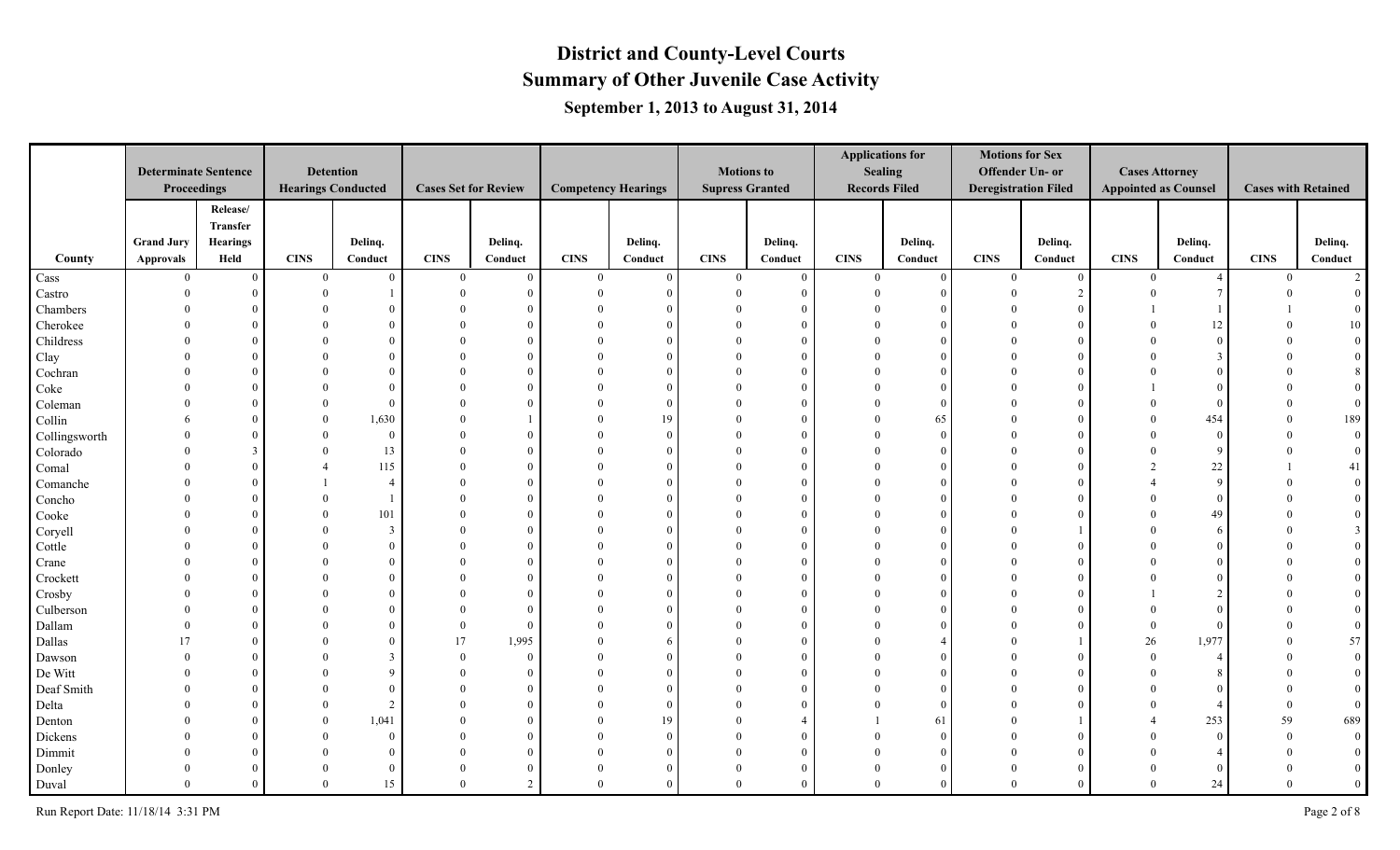|           |                             |                 |              |                           |                |                             |                            |            |                        |              |              | <b>Applications for</b> | <b>Motions for Sex</b>      |               |                             |                |                            |                  |
|-----------|-----------------------------|-----------------|--------------|---------------------------|----------------|-----------------------------|----------------------------|------------|------------------------|--------------|--------------|-------------------------|-----------------------------|---------------|-----------------------------|----------------|----------------------------|------------------|
|           | <b>Determinate Sentence</b> |                 |              | <b>Detention</b>          |                |                             |                            |            | <b>Motions to</b>      |              |              | <b>Sealing</b>          | Offender Un- or             |               | <b>Cases Attorney</b>       |                |                            |                  |
|           | Proceedings                 |                 |              | <b>Hearings Conducted</b> |                | <b>Cases Set for Review</b> | <b>Competency Hearings</b> |            | <b>Supress Granted</b> |              |              | <b>Records Filed</b>    | <b>Deregistration Filed</b> |               | <b>Appointed as Counsel</b> |                | <b>Cases with Retained</b> |                  |
|           |                             | Release/        |              |                           |                |                             |                            |            |                        |              |              |                         |                             |               |                             |                |                            |                  |
|           |                             | Transfer        |              |                           |                |                             |                            |            |                        |              |              |                         |                             |               |                             |                |                            |                  |
|           | <b>Grand Jury</b>           | <b>Hearings</b> |              | Delinq.                   |                | Delinq.                     |                            | Delinq.    |                        | Delinq.      |              | Delinq.                 |                             | Delinq.       |                             | Delinq.        |                            | Delinq.          |
| County    | Approvals                   | Held            | <b>CINS</b>  | Conduct                   | <b>CINS</b>    | Conduct                     | <b>CINS</b>                | Conduct    | <b>CINS</b>            | Conduct      | <b>CINS</b>  | Conduct                 | <b>CINS</b>                 | Conduct       | <b>CINS</b>                 | Conduct        | <b>CINS</b>                | Conduct          |
| Eastland  | $\bf{0}$                    | $\overline{0}$  | $\mathbf{0}$ | $\overline{0}$            | $\overline{0}$ | $\Omega$                    | $\theta$                   | $\Omega$   | $\overline{0}$         | $\mathbf{0}$ | $\mathbf{0}$ | $\overline{0}$          | $\theta$                    | $\Omega$      | $\bf{0}$                    | 2              | $\mathbf{0}$               | $\overline{0}$   |
| Ector     | $\Omega$                    | $\theta$        |              | 140                       | $\overline{0}$ | $\Omega$                    | $\Omega$                   | $\epsilon$ | $\Omega$               | $\Omega$     |              | 15                      |                             | $\mathcal{R}$ | $\theta$                    | 74             | $\Omega$                   |                  |
| Edwards   |                             | $\Omega$        |              | $\overline{0}$            | $\theta$       | $\Omega$                    |                            | $\Omega$   |                        |              |              | $\overline{0}$          |                             |               | $\Omega$                    | $\theta$       |                            |                  |
| El Paso   |                             | $\Omega$        |              | 706                       | $\Omega$       | 1,048                       |                            | 12         |                        | 74           |              | 30                      |                             | 10            | $\theta$                    | 3,359          |                            | 583              |
| Ellis     |                             | $\Omega$        |              | 66                        | $\Omega$       | $\Omega$                    |                            | $\Omega$   |                        | $\Omega$     |              | $\Omega$                |                             |               | $\Omega$                    | 47             |                            | $\boldsymbol{0}$ |
| Erath     |                             | $\Omega$        |              |                           | $\Omega$       | $\theta$                    | $\Omega$                   | $\theta$   | $\Omega$               |              |              | $\Omega$                |                             |               | $\Omega$                    | 16             |                            |                  |
| Falls     |                             | $\Omega$        |              | $\theta$                  | $\Omega$       | $\theta$                    | $\Omega$                   | $\Omega$   | $\Omega$               | $\Omega$     |              | $\Omega$                |                             |               | $\Omega$                    | $\theta$       |                            |                  |
| Fannin    |                             | $\Omega$        |              | $\mathbf{R}$              | $\mathfrak{D}$ | 13                          | $\theta$                   | $\Omega$   | $\Omega$               |              |              | $\Omega$                |                             |               |                             | $\overline{2}$ |                            |                  |
| Fayette   |                             |                 |              | $\Omega$                  |                | $\theta$                    |                            | $\Omega$   | $\Omega$               |              |              |                         |                             |               |                             | $\Omega$       |                            |                  |
| Fisher    |                             |                 |              |                           | $\Omega$       | $\Omega$                    |                            | $\Omega$   | $\Omega$               |              |              |                         |                             |               |                             | $\Omega$       |                            |                  |
| Floyd     |                             |                 |              |                           |                | $\Omega$                    |                            | -0         |                        |              |              | $\Omega$                |                             |               |                             | -6             |                            | $\mathbf{0}$     |
| Foard     |                             | $\Omega$        |              | $\theta$                  |                |                             | $\Omega$                   | $\Omega$   | $\Omega$               |              |              | $\Omega$                |                             |               | $\Omega$                    | $\Omega$       |                            | $\overline{0}$   |
| Fort Bend |                             |                 | 14           | 676                       | $\Omega$       |                             |                            |            | $\Omega$               |              |              | 52                      |                             |               | 13                          | 335            |                            | $117\,$          |
| Franklin  |                             | $\Omega$        |              | $\overline{0}$            |                |                             |                            | $\Omega$   |                        |              |              | $\theta$                |                             |               | $\Omega$                    | $\theta$       |                            |                  |
| Freestone |                             | $\theta$        |              | $\Omega$                  |                |                             |                            | $\Omega$   |                        |              |              | $\Omega$                |                             |               |                             | $\Omega$       |                            |                  |
| Frio      |                             | $\Omega$        |              | $\overline{0}$            |                | $\Omega$                    |                            | $\Omega$   |                        |              |              |                         |                             |               | $\Omega$                    | $\Omega$       |                            |                  |
| Gaines    |                             | $\Omega$        |              | $\theta$                  | $\Omega$       | $\theta$                    | $\Omega$                   | $\Omega$   | $\Omega$               |              |              | $\Omega$                |                             |               |                             |                |                            | $\mathbf{0}$     |
| Galveston |                             | $\Omega$        | 24           | 961                       | $\Omega$       |                             | $\Omega$                   | $\Omega$   | $\Omega$               |              |              | $\Omega$                |                             |               | $\Omega$                    | 385            |                            |                  |
| Garza     |                             | $\Omega$        |              | 8                         |                |                             |                            | $\Omega$   | $\Omega$               |              |              | $\Omega$                |                             |               | $\Omega$                    |                |                            |                  |
| Gillespie |                             | $\Omega$        |              | $\theta$                  |                |                             |                            | $\Omega$   | $\Omega$               |              |              |                         |                             |               |                             | $\theta$       |                            |                  |
| Glasscock |                             | $\Omega$        |              | $\Omega$                  | $\Omega$       |                             | $\Omega$                   | $\Omega$   | $\Omega$               |              |              | $\Omega$                |                             |               |                             | $\Omega$       |                            |                  |
| Goliad    |                             | $\Omega$        |              | $\Omega$                  |                | $\Omega$                    |                            | $\Omega$   | $\Omega$               |              |              | $\Omega$                |                             |               |                             | $\Omega$       |                            |                  |
| Gonzales  |                             | $\Omega$        |              |                           |                |                             |                            | ſ          |                        |              |              |                         |                             |               |                             | -5             |                            |                  |
| Gray      |                             | $\Omega$        |              | $\overline{7}$            | $\Omega$       |                             |                            |            | $\Omega$               |              |              |                         |                             |               | $\Omega$                    | 14             |                            |                  |
| Grayson   |                             | $\Omega$        |              | 128                       | $\Omega$       | $\Omega$                    |                            |            | $\Omega$               |              |              |                         |                             |               | $\Omega$                    | 127            |                            |                  |
| Gregg     |                             | $\overline{2}$  |              | 102                       | $\Omega$       | 17                          |                            | $\Omega$   |                        |              |              | $\overline{c}$          |                             |               | $\Omega$                    | 98             |                            |                  |
| Grimes    |                             | $\theta$        |              | $\overline{0}$            | $\Omega$       | $\Omega$                    | $\Omega$                   | $\Omega$   |                        |              |              | $\Omega$                |                             |               | 14                          | 2              |                            |                  |
| Guadalupe |                             | $\theta$        | 79           | 421                       | $\Omega$       | $\Omega$                    |                            | $\Omega$   | $\Omega$               |              |              | 17                      |                             |               |                             | 81             |                            |                  |
| Hale      |                             | $\theta$        |              | 13                        | $\Omega$       |                             | $\theta$                   | $\Omega$   | $\Omega$               |              |              | $\Omega$                |                             |               | $\Omega$                    | $25\,$         |                            |                  |
| Hall      |                             | $\Omega$        |              | $\overline{0}$            |                |                             |                            | $\Omega$   | $\Omega$               |              |              | $\Omega$                |                             |               | $\Omega$                    | $\theta$       |                            |                  |
| Hamilton  |                             | $\Omega$        |              | $\Omega$                  |                | $\Omega$                    | $\Omega$                   | $\Omega$   | $\theta$               |              |              | $\Omega$                |                             |               | $\Omega$                    | 11             |                            |                  |
| Hansford  |                             | $\overline{0}$  |              | $\Omega$                  | $\Omega$       | $\Omega$                    | $\theta$                   | $\Omega$   | $\mathbf{0}$           |              |              | $\Omega$                |                             |               | $\overline{2}$              |                |                            | $\overline{0}$   |
| Hardeman  | $\Omega$                    | $\mathbf{0}$    |              | $\theta$                  | $\Omega$       |                             | $\Omega$                   | $\Omega$   | $\theta$               |              |              | $\Omega$                | $\Omega$                    |               | $\theta$                    | $\theta$       | $\theta$                   | $\mathbf{0}$     |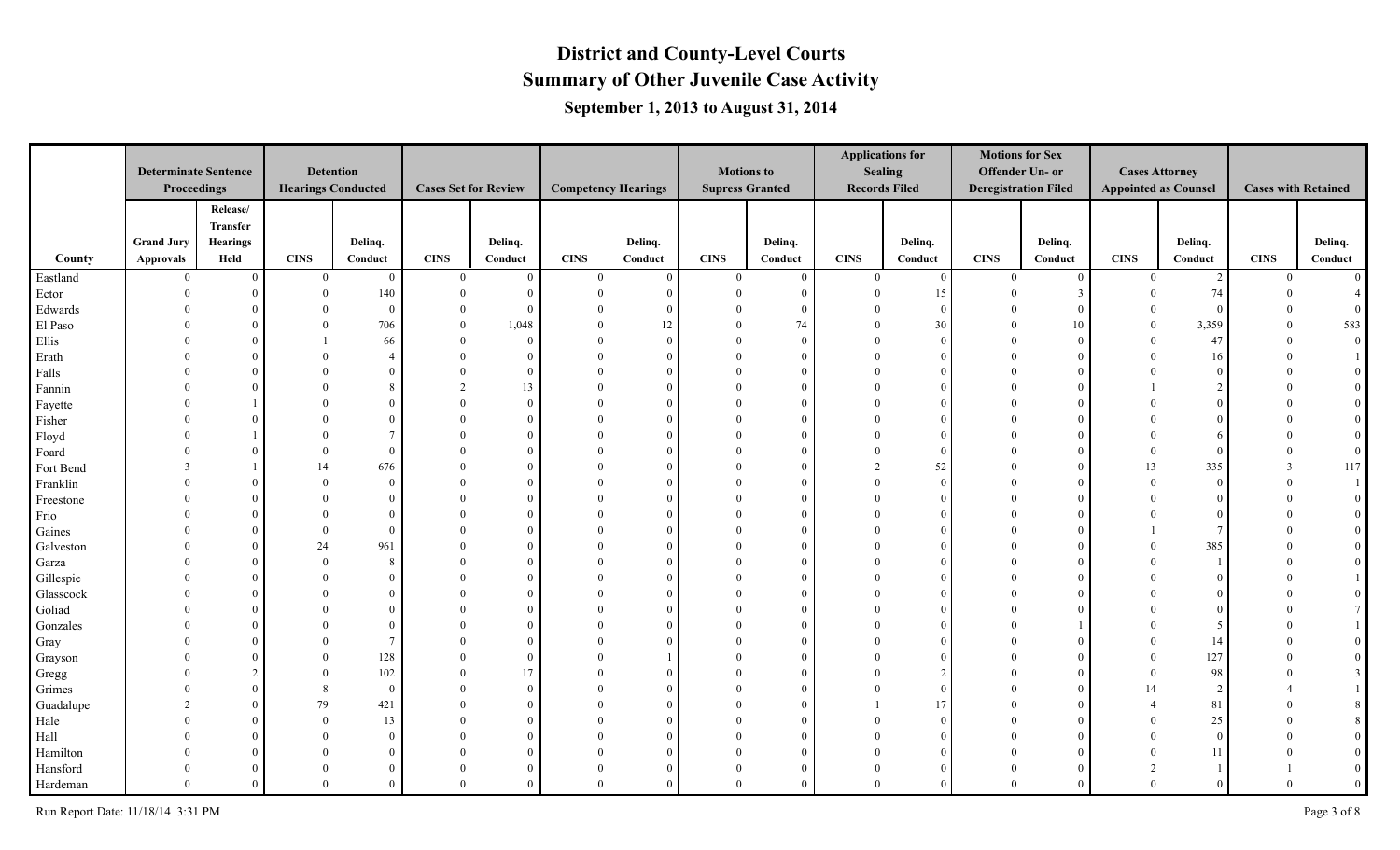|            |                             |                |                |                           |                             |                |                            |            |                        |                |              | <b>Applications for</b> | <b>Motions for Sex</b>      |          |                             |                |                            |                 |
|------------|-----------------------------|----------------|----------------|---------------------------|-----------------------------|----------------|----------------------------|------------|------------------------|----------------|--------------|-------------------------|-----------------------------|----------|-----------------------------|----------------|----------------------------|-----------------|
|            | <b>Determinate Sentence</b> |                |                | <b>Detention</b>          |                             |                |                            |            | <b>Motions to</b>      |                |              | <b>Sealing</b>          | Offender Un- or             |          | <b>Cases Attorney</b>       |                |                            |                 |
|            | Proceedings                 |                |                | <b>Hearings Conducted</b> | <b>Cases Set for Review</b> |                | <b>Competency Hearings</b> |            | <b>Supress Granted</b> |                |              | <b>Records Filed</b>    | <b>Deregistration Filed</b> |          | <b>Appointed as Counsel</b> |                | <b>Cases with Retained</b> |                 |
|            |                             | Release/       |                |                           |                             |                |                            |            |                        |                |              |                         |                             |          |                             |                |                            |                 |
|            |                             | Transfer       |                |                           |                             |                |                            |            |                        |                |              |                         |                             |          |                             |                |                            |                 |
|            | <b>Grand Jury</b>           | Hearings       |                | Delinq.                   |                             | Delinq.        |                            | Delinq.    |                        | Delinq.        |              | Delinq.                 |                             | Delinq.  |                             | Delinq.        |                            | Delinq.         |
| County     | <b>Approvals</b>            | Held           | <b>CINS</b>    | Conduct                   | <b>CINS</b>                 | Conduct        | <b>CINS</b>                | Conduct    | <b>CINS</b>            | Conduct        | <b>CINS</b>  | Conduct                 | <b>CINS</b>                 | Conduct  | <b>CINS</b>                 | Conduct        | <b>CINS</b>                | Conduct         |
| Hardin     | $\bf{0}$                    | $\mathbf{1}$   | $\overline{0}$ | $28\,$                    | $\bf{0}$                    | $\overline{0}$ | $\theta$                   | $\Omega$   | $\overline{0}$         | $\overline{0}$ | $\mathbf{0}$ | $\overline{0}$          | $\theta$                    | $\Omega$ | $\overline{0}$              | 12             | $\overline{0}$             | $5\overline{)}$ |
| Harris     | 333                         | 75             | $\mathbf{0}$   | 5,864                     | $\theta$                    | 878            | $\Omega$                   | $\epsilon$ | $\Omega$               | $\Omega$       |              | 241                     |                             |          | $\overline{0}$              | 6,077          | $\Omega$                   | 833             |
| Harrison   | $\sqrt{ }$                  | $\overline{0}$ |                | 162                       | $\Omega$                    | $\theta$       |                            | $\Omega$   |                        |                |              | $\theta$                |                             |          |                             | 142            |                            | $\overline{0}$  |
| Hartley    |                             | $\Omega$       |                |                           | $\Omega$                    | $\theta$       |                            | $\Omega$   |                        |                |              | $\Omega$                |                             |          |                             |                |                            |                 |
| Haskell    |                             | $\Omega$       |                | -6                        |                             | $\Omega$       |                            | $\Omega$   |                        |                |              | $\Omega$                |                             |          |                             | -6             |                            | $\mathbf{0}$    |
| Hays       |                             | $\Omega$       |                | 161                       | 6                           | 98             | $\Omega$                   | $\Omega$   | $\Omega$               |                |              | 19                      |                             |          | $\overline{2}$              | 89             |                            |                 |
| Hemphill   |                             | $\Omega$       |                | $\overline{0}$            | $\Omega$                    | $\Omega$       | $\Omega$                   | $\Omega$   | $\theta$               |                |              | $\Omega$                |                             |          | $\Omega$                    | $\Omega$       |                            |                 |
| Henderson  |                             | $\Omega$       |                | 25                        |                             | $\Omega$       |                            | $\Omega$   | $\Omega$               |                |              | $\Omega$                |                             |          | $\theta$                    | 11             |                            |                 |
| Hidalgo    |                             | $\Omega$       |                | $\theta$                  |                             | $\theta$       |                            | $\Omega$   | $\theta$               |                |              | $\Omega$                |                             |          | 108                         | 710            |                            | 6               |
| Hill       |                             | $\Omega$       |                |                           |                             |                |                            | $\Omega$   | $\Omega$               |                |              |                         |                             |          | $\theta$                    | 17             |                            |                 |
| Hockley    |                             | $\Omega$       |                |                           |                             | $\Omega$       |                            | $\Omega$   | $\Omega$               |                |              |                         |                             |          | $\Omega$                    | $\Omega$       |                            | 2               |
| Hood       |                             | $\Omega$       |                |                           |                             |                | $\Omega$                   | $\Omega$   | $\Omega$               |                |              |                         |                             |          | $\Omega$                    | -8             |                            | $10\,$          |
| Hopkins    |                             | $\Omega$       |                | $\Omega$                  |                             |                |                            | -6         | $\Omega$               |                |              |                         |                             |          |                             | 20             |                            |                 |
| Houston    |                             |                |                | 13                        |                             | $\Omega$       |                            | $\Omega$   | $\Omega$               |                |              | $\Omega$                |                             |          | $\overline{2}$              | 15             |                            |                 |
| Howard     |                             | $\theta$       |                | 39                        | $\Omega$                    | $\theta$       |                            | $\Omega$   |                        |                |              |                         |                             |          | $\theta$                    | 73             |                            |                 |
| Hudspeth   |                             | $\Omega$       |                | $\overline{0}$            | $\Omega$                    | $\Omega$       |                            | $\Omega$   |                        |                |              |                         |                             |          | $\Omega$                    | $\theta$       |                            |                 |
| Hunt       |                             |                |                | 133                       | $\Omega$                    | 40             | $\Omega$                   | $\Omega$   | $\Omega$               |                |              |                         |                             |          | $\Omega$                    | 33             |                            | 8               |
| Hutchinson |                             | $\Omega$       |                | 17                        | $\theta$                    | $\theta$       | $\theta$                   | $\Omega$   | $\Omega$               |                |              | $\Omega$                |                             |          | $\Omega$                    | 16             |                            |                 |
| Irion      |                             | $\Omega$       |                | $\overline{0}$            |                             | $\Omega$       | $\Omega$                   | $\Omega$   | $\theta$               | $\Omega$       |              | $\Omega$                |                             |          |                             | $\theta$       |                            |                 |
| Jack       |                             | $\Omega$       |                |                           |                             | $\theta$       |                            | $\Omega$   | $\theta$               |                |              | $\Omega$                |                             |          | 6                           |                |                            |                 |
| Jackson    |                             | $\Omega$       |                |                           |                             |                |                            | $\Omega$   | $\Omega$               |                |              |                         |                             |          | $\Omega$                    | 60             |                            |                 |
| Jasper     |                             | $\Omega$       |                |                           |                             | $\Omega$       |                            | $\Omega$   | $\Omega$               |                |              |                         |                             |          | $\Omega$                    | 35             |                            |                 |
| Jeff Davis |                             | $\Omega$       |                | $\Omega$                  | $\Omega$                    | $\theta$       | $\Omega$                   | $\Omega$   | $\Omega$               |                |              |                         |                             |          | $\Omega$                    | $\overline{0}$ |                            |                 |
| Jefferson  |                             | $\Omega$       |                | $\Omega$                  | $\theta$                    | 99             | $\theta$                   | $\Omega$   | $\Omega$               |                |              |                         |                             |          | $\theta$                    | 383            |                            | 244             |
| Jim Hogg   |                             | $\Omega$       |                | $\theta$                  | $\Omega$                    | $\theta$       |                            | $\Omega$   | $\Omega$               |                |              |                         |                             |          | $\Omega$                    | $\overline{0}$ |                            | $\mathbf{0}$    |
| Jim Wells  |                             |                | 57             | 124                       | 16                          | 21             |                            | $\Omega$   |                        |                |              |                         |                             |          | $\mathcal{R}$               | $27\,$         |                            | 18              |
| Johnson    |                             | $\Omega$       |                | 71                        | $\theta$                    | $\theta$       | $\Omega$                   |            |                        |                |              |                         |                             |          | $\Omega$                    | 141            | $\Omega$                   | 33              |
| Jones      |                             | $\Omega$       |                | $21\,$                    | $\Omega$                    | $\theta$       | $\Omega$                   | $\Omega$   | $\Omega$               |                |              |                         |                             |          | $\Omega$                    | 26             |                            | $\overline{0}$  |
| Karnes     |                             | $\Omega$       |                | $\mathbf{0}$              | $\theta$                    | $\Omega$       | $\Omega$                   | $\Omega$   | $\Omega$               |                |              | $\Omega$                |                             |          | $\Omega$                    | $\theta$       |                            | $\overline{0}$  |
| Kaufman    |                             | $\Omega$       |                | 56                        |                             | $\Omega$       | $\theta$                   | $\Omega$   | $\theta$               |                |              | $\Omega$                |                             |          | $\theta$                    | 38             |                            | 8               |
| Kendall    |                             | $\Omega$       |                | $\theta$                  |                             |                |                            | $\Omega$   | $\Omega$               |                |              | $\Omega$                |                             |          | $\Omega$                    | 26             |                            |                 |
| Kenedy     |                             | $\theta$       |                | $\overline{0}$            | $\theta$                    |                | $\Omega$                   | $\Omega$   | $\theta$               |                |              | $\Omega$                |                             |          | $\Omega$                    | $\Omega$       |                            | $\mathbf{0}$    |
| Kent       | $\Omega$                    | $\theta$       |                | $\theta$                  | $\overline{0}$              | $\Omega$       | $\Omega$                   | $\Omega$   | $\theta$               | $\Omega$       | $\Omega$     | $\Omega$                | $\Omega$                    |          | $\Omega$                    | $\theta$       | $\theta$                   | $\overline{0}$  |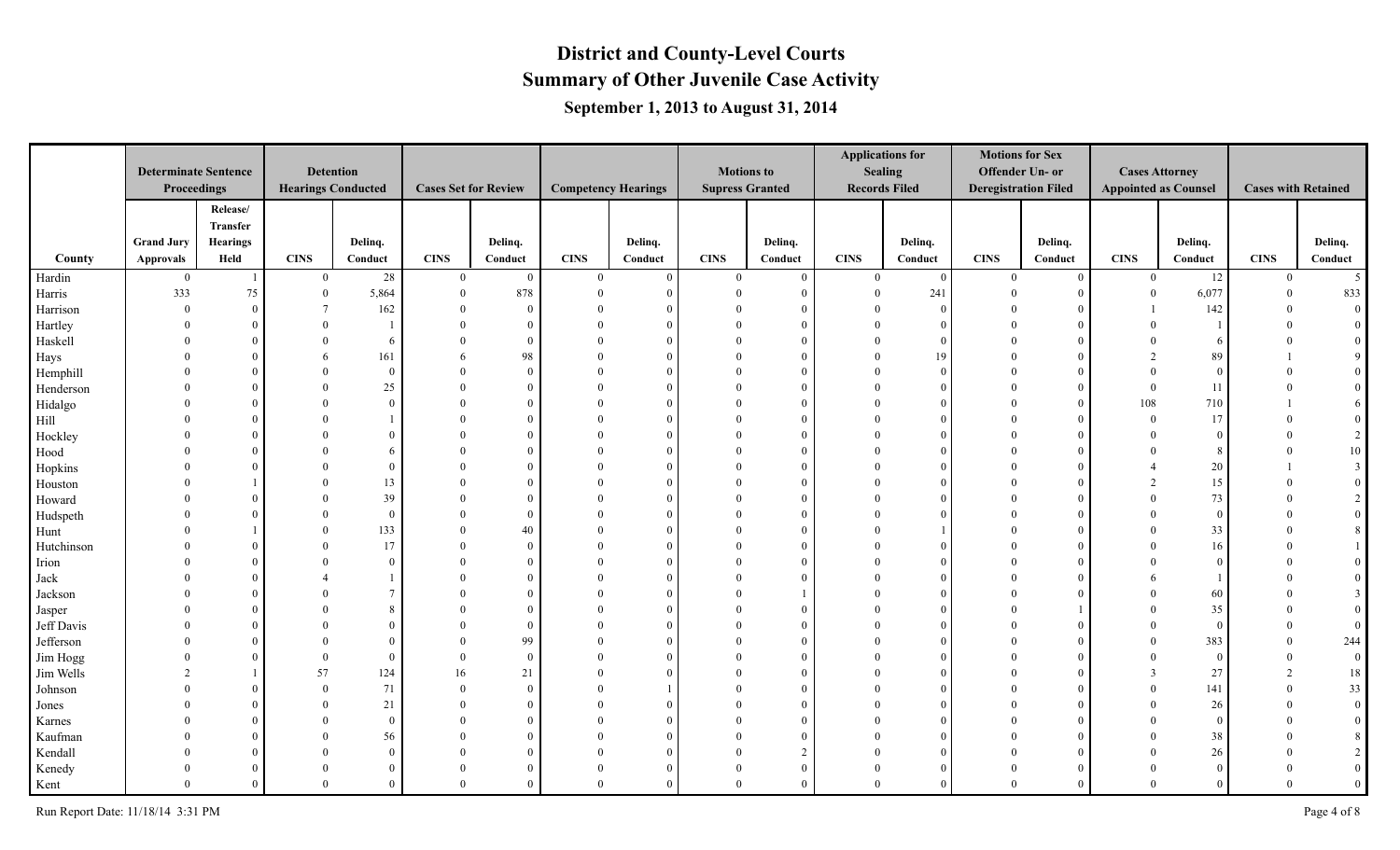|           |                             |                 |              |                           |                             |                |                            |            |                        |          |             | <b>Applications for</b> | <b>Motions for Sex</b>      |          |                             |                       |                            |                  |
|-----------|-----------------------------|-----------------|--------------|---------------------------|-----------------------------|----------------|----------------------------|------------|------------------------|----------|-------------|-------------------------|-----------------------------|----------|-----------------------------|-----------------------|----------------------------|------------------|
|           | <b>Determinate Sentence</b> |                 |              | <b>Detention</b>          |                             |                |                            |            | <b>Motions to</b>      |          |             | <b>Sealing</b>          | Offender Un- or             |          |                             | <b>Cases Attorney</b> |                            |                  |
|           | Proceedings                 |                 |              | <b>Hearings Conducted</b> | <b>Cases Set for Review</b> |                | <b>Competency Hearings</b> |            | <b>Supress Granted</b> |          |             | <b>Records Filed</b>    | <b>Deregistration Filed</b> |          | <b>Appointed as Counsel</b> |                       | <b>Cases with Retained</b> |                  |
|           |                             | Release/        |              |                           |                             |                |                            |            |                        |          |             |                         |                             |          |                             |                       |                            |                  |
|           |                             | Transfer        |              |                           |                             |                |                            |            |                        |          |             |                         |                             |          |                             |                       |                            |                  |
|           | <b>Grand Jury</b>           | <b>Hearings</b> |              | Delinq.                   |                             | Delinq.        |                            | Delinq.    |                        | Delinq.  |             | Delinq.                 |                             | Delinq.  |                             | Delinq.               |                            | Delinq.          |
| County    | Approvals                   | Held            | CINS         | Conduct                   | <b>CINS</b>                 | Conduct        | <b>CINS</b>                | Conduct    | <b>CINS</b>            | Conduct  | <b>CINS</b> | Conduct                 | <b>CINS</b>                 | Conduct  | <b>CINS</b>                 | Conduct               | <b>CINS</b>                | Conduct          |
| Kerr      | $\overline{0}$              | $\overline{0}$  | $\mathbf{0}$ | 223                       | $\overline{0}$              | $\overline{0}$ | $\theta$                   | $\Omega$   | $\overline{0}$         |          | $\theta$    | $\theta$                | $\theta$                    | $\Omega$ | $\Omega$                    | 70                    | $\mathbf{0}$               | $7\overline{ }$  |
| Kimble    | $\Omega$                    | $\overline{0}$  | $\theta$     | $\overline{0}$            | $\Omega$                    | $\overline{0}$ | $\Omega$                   | $\sqrt{ }$ | $\Omega$               | $\Omega$ |             | $\Omega$                |                             |          |                             | $\overline{0}$        |                            |                  |
| King      | $\Omega$                    | $\theta$        |              | $\overline{0}$            |                             | $\overline{0}$ |                            |            |                        |          |             |                         |                             |          |                             | - 0                   |                            |                  |
| Kinney    |                             | $\Omega$        |              | $\Omega$                  |                             | $\overline{0}$ |                            | $\Omega$   |                        | $\Omega$ |             |                         |                             |          |                             | $\Omega$              |                            |                  |
| Kleberg   | $\Omega$                    | $\Omega$        |              | $\Omega$                  |                             | $\overline{0}$ |                            |            |                        | $\Omega$ |             |                         |                             |          |                             | 29                    |                            |                  |
| Knox      | $\Omega$                    | $\overline{0}$  |              | $\Omega$                  |                             | $\overline{0}$ |                            | $\Omega$   |                        | $\Omega$ |             |                         |                             |          |                             | $\overline{0}$        |                            |                  |
| La Salle  | $\Omega$                    | $\overline{0}$  | $\Omega$     | $\Omega$                  |                             | $\overline{0}$ | $\Omega$                   | $\Omega$   | $\Omega$               | $\Omega$ |             | $\Omega$                | $\Omega$                    |          |                             | $\mathcal{R}$         |                            |                  |
| Lamar     |                             |                 | $\Omega$     | 23                        |                             | $\overline{0}$ |                            | $\Omega$   |                        | $\Omega$ |             |                         |                             |          |                             | 24                    |                            |                  |
| Lamb      |                             | $\overline{0}$  |              | 19                        |                             | $\overline{0}$ |                            | $\Omega$   |                        | $\Omega$ |             |                         |                             |          |                             | $\overline{9}$        |                            |                  |
| Lampasas  | $\Omega$                    | $\overline{0}$  |              | $25\,$                    |                             | $\overline{0}$ | $\Omega$                   | $\Omega$   |                        | $\Omega$ |             |                         |                             |          |                             |                       |                            |                  |
| Lavaca    | $\Omega$                    | $\overline{0}$  | $\Omega$     | $\Omega$                  |                             | $\overline{0}$ |                            | $\Omega$   |                        | $\Omega$ |             |                         |                             |          |                             |                       |                            |                  |
| Lee       | $\mathbf{3}$                | $\theta$        |              | $\Omega$                  |                             | $\overline{0}$ |                            | $\Omega$   | $\Omega$               | $\Omega$ |             |                         |                             |          |                             | 13                    |                            |                  |
| Leon      | $\Omega$                    |                 |              | $\Omega$                  |                             | $\overline{0}$ | $\Omega$                   |            |                        |          |             |                         |                             |          |                             | $\gamma$              |                            |                  |
| Liberty   | $\Omega$                    | $\overline{0}$  |              | $\mathbf{0}$              |                             | $\overline{0}$ |                            | $\Omega$   |                        | $\Omega$ |             |                         |                             |          |                             | $\Omega$              |                            |                  |
| Limestone | 6                           | $\overline{0}$  |              | 30                        |                             | $\overline{0}$ | $\Omega$                   | $\Omega$   |                        | $\Omega$ |             |                         |                             |          |                             | -5                    |                            |                  |
| Lipscomb  | $\Omega$                    | $\Omega$        |              | $\overline{0}$            |                             | $\overline{0}$ |                            | $\Omega$   |                        | $\Omega$ |             |                         |                             |          |                             | $\Omega$              |                            |                  |
| Live Oak  | $\Omega$                    | $\overline{0}$  |              | $\Omega$                  |                             | $\overline{0}$ | $\Omega$                   | $\Omega$   |                        |          |             |                         |                             |          |                             |                       |                            |                  |
| Llano     | $\Omega$                    | $\overline{0}$  | $\Omega$     | $\Omega$                  |                             | $\overline{0}$ | $\Omega$                   | $\Omega$   | $\Omega$               | $\Omega$ |             | $\Omega$                |                             |          |                             | $\Omega$              |                            |                  |
| Loving    | $\Omega$                    | $\overline{0}$  | $\Omega$     | $\theta$                  |                             | $\overline{0}$ |                            | $\Omega$   | $\Omega$               | $\Omega$ |             | $\Omega$                |                             |          |                             | $\Omega$              |                            |                  |
| Lubbock   | $\Omega$                    | $\overline{0}$  | $\Omega$     | 300                       |                             | $\overline{0}$ |                            | 44         |                        | $\Omega$ |             |                         |                             |          |                             | 331                   |                            |                  |
| Lynn      | $\theta$                    | $\overline{0}$  |              | $\theta$                  |                             | $\overline{0}$ | $\Omega$                   | $\Omega$   |                        | $\Omega$ |             | $\Omega$                |                             |          |                             |                       |                            |                  |
| Madison   | $\Omega$                    | $\overline{0}$  | $\Omega$     | $\Omega$                  |                             | $\overline{0}$ |                            | $\Omega$   |                        | $\Omega$ |             |                         |                             |          |                             |                       |                            |                  |
| Marion    | $\Omega$                    | $\overline{0}$  | $\Omega$     | $\Omega$                  |                             | $\overline{0}$ |                            | $\Omega$   | $\Omega$               | $\Omega$ |             |                         |                             |          |                             | $\Omega$              |                            |                  |
| Martin    | $\Omega$                    | $\overline{0}$  | $\Omega$     | $\overline{3}$            |                             | $\overline{0}$ | $\Omega$                   | $\Omega$   | $\Omega$               | $\Omega$ |             |                         |                             |          |                             | $\Omega$              |                            |                  |
| Mason     | $\Omega$                    | $\overline{0}$  | $\Omega$     | $\theta$                  |                             | $\overline{0}$ | $\Omega$                   | $\theta$   | $\theta$               | $\Omega$ |             | $\Omega$                |                             |          |                             | $\theta$              |                            |                  |
| Matagorda | $\Omega$                    | $\overline{0}$  | $\Omega$     | $\Omega$                  | $\Omega$                    | $\overline{0}$ | $\Omega$                   | $\Omega$   | $\Omega$               | $\Omega$ |             | $\Omega$                | $\Omega$                    |          |                             | $\overline{7}$        |                            |                  |
| Maverick  |                             |                 |              |                           |                             |                |                            |            |                        |          |             |                         |                             |          |                             |                       |                            |                  |
| McCulloch | $\Omega$                    | $\overline{0}$  | $\theta$     | $\theta$                  |                             | $\overline{0}$ | $\Omega$                   | $\theta$   | $\Omega$               | $\theta$ |             | $\Omega$                | $\Omega$                    | $\Omega$ | $\Omega$                    | -7                    |                            |                  |
| McLennan  |                             | $\mathbf{3}$    | 135          | 725                       | $\Omega$                    | $\mathbf{3}$   | $\Omega$                   | $\Omega$   | $\Omega$               | $\Omega$ |             |                         | $\Omega$                    | $\Omega$ | 130                         | 602                   |                            | $28\,$           |
| McMullen  | $\Omega$                    | $\overline{0}$  | $\mathbf{0}$ | $\overline{0}$            | $\Omega$                    | $\overline{0}$ | $\theta$                   | $\Omega$   |                        | $\theta$ |             | $\Omega$                |                             |          |                             | $\overline{0}$        |                            | $\overline{0}$   |
| Medina    | $\Omega$                    | $\overline{0}$  | $\theta$     | 39                        |                             | $\overline{0}$ | $\Omega$                   | $\Omega$   |                        |          |             |                         |                             |          |                             |                       |                            |                  |
| Menard    | $\Omega$                    | $\overline{0}$  | $\theta$     | $\overline{0}$            | $\Omega$                    | $\overline{0}$ | $\Omega$                   | $\Omega$   | $\theta$               | $\Omega$ |             | $\Omega$                |                             |          |                             | $\Omega$              |                            | $\boldsymbol{0}$ |
| Midland   |                             | $\overline{0}$  | $\Omega$     | 86                        | $\Omega$                    | $\overline{0}$ | $\Omega$                   |            | $\Omega$               | $\Omega$ | $\Omega$    |                         | $\theta$                    |          |                             | 96                    |                            | 14               |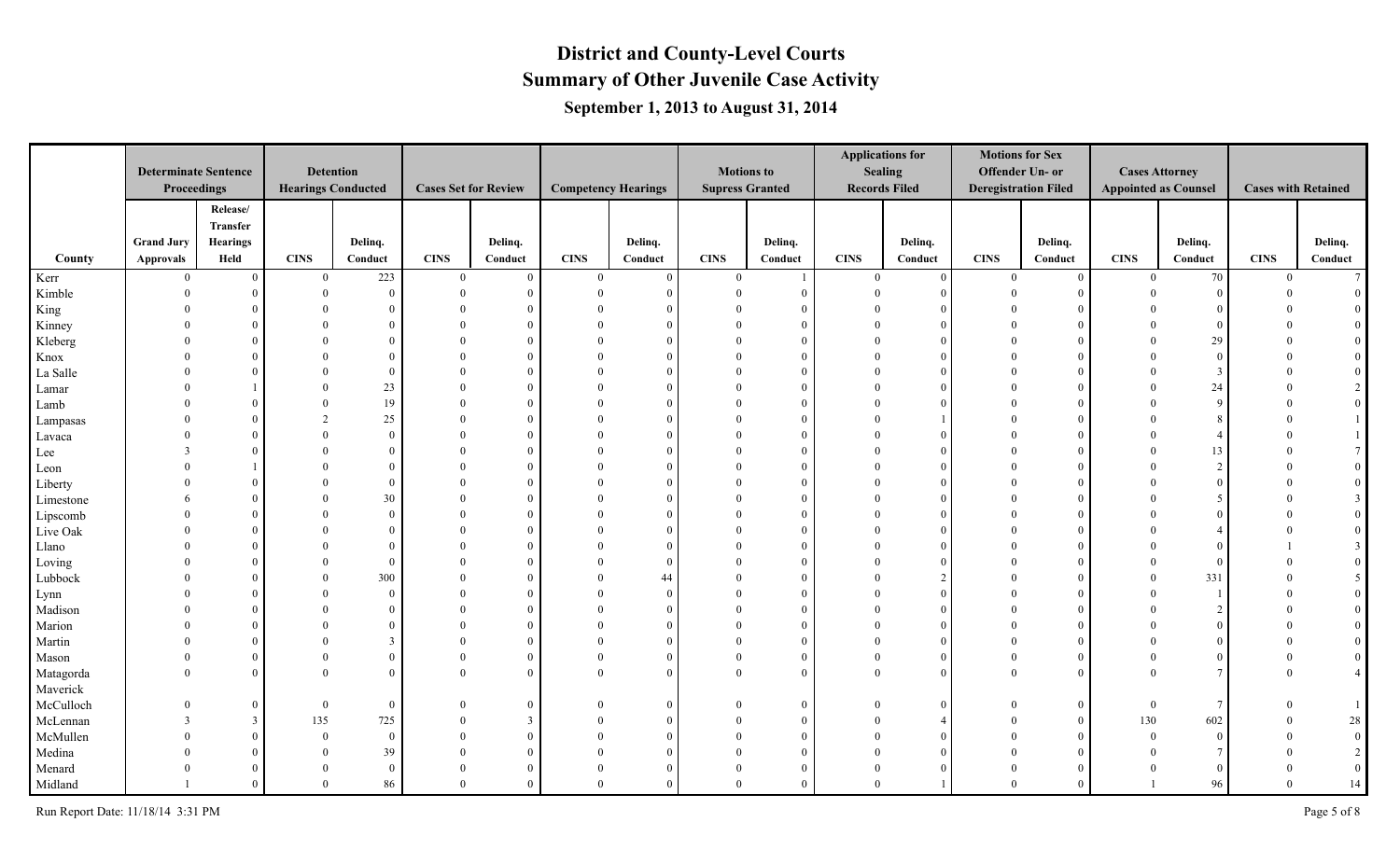|             |                             |                 |              |                           |                             |          |                            |          |                        |              |             | <b>Applications for</b> | <b>Motions for Sex</b>      |          |                             |                |                            |                |
|-------------|-----------------------------|-----------------|--------------|---------------------------|-----------------------------|----------|----------------------------|----------|------------------------|--------------|-------------|-------------------------|-----------------------------|----------|-----------------------------|----------------|----------------------------|----------------|
|             | <b>Determinate Sentence</b> |                 |              | <b>Detention</b>          |                             |          |                            |          | <b>Motions to</b>      |              |             | <b>Sealing</b>          | Offender Un- or             |          | <b>Cases Attorney</b>       |                |                            |                |
|             | Proceedings                 |                 |              | <b>Hearings Conducted</b> | <b>Cases Set for Review</b> |          | <b>Competency Hearings</b> |          | <b>Supress Granted</b> |              |             | <b>Records Filed</b>    | <b>Deregistration Filed</b> |          | <b>Appointed as Counsel</b> |                | <b>Cases with Retained</b> |                |
|             |                             | Release/        |              |                           |                             |          |                            |          |                        |              |             |                         |                             |          |                             |                |                            |                |
|             |                             | Transfer        |              |                           |                             |          |                            |          |                        |              |             |                         |                             |          |                             |                |                            |                |
|             | <b>Grand Jury</b>           | <b>Hearings</b> |              | Delinq.                   |                             | Delinq.  |                            | Delinq.  |                        | Delinq.      |             | Delinq.                 |                             | Delinq.  |                             | Delinq.        |                            | Delinq.        |
| County      | Approvals                   | Held            | <b>CINS</b>  | Conduct                   | <b>CINS</b>                 | Conduct  | <b>CINS</b>                | Conduct  | <b>CINS</b>            | Conduct      | <b>CINS</b> | Conduct                 | <b>CINS</b>                 | Conduct  | <b>CINS</b>                 | Conduct        | <b>CINS</b>                | Conduct        |
| Milam       | $\bf{0}$                    | $\overline{0}$  | $\mathbf{0}$ | $25\,$                    | $\bf{0}$                    | $\Omega$ | $\theta$                   | $\Omega$ | $\overline{0}$         | $\mathbf{0}$ | $\bf{0}$    | $\overline{0}$          | $\theta$                    | $\Omega$ |                             | $12\,$         | $\mathbf{0}$               | $\overline{0}$ |
| Mills       | $\Omega$                    | $\overline{0}$  |              | $\overline{0}$            | $\theta$                    | $\Omega$ | $\Omega$                   | -6       | $\Omega$               | $\Omega$     |             | $\Omega$                |                             |          | $\Omega$                    | $\theta$       | $\Omega$                   |                |
| Mitchell    |                             | $\Omega$        |              | $\overline{0}$            |                             |          |                            | $\Omega$ |                        |              |             |                         |                             |          |                             |                |                            |                |
| Montague    |                             | $\Omega$        |              | $\overline{7}$            |                             |          |                            | $\Omega$ |                        |              |             |                         |                             |          |                             | $\overline{2}$ |                            |                |
| Montgomery  |                             | $\Omega$        |              | 155                       |                             |          |                            | $\Omega$ |                        |              |             | $\Omega$                |                             |          |                             | 46             |                            |                |
| Moore       |                             | $\Omega$        |              | 15                        | $\Omega$                    |          | $\Omega$                   | $\theta$ | $\Omega$               |              |             | $\Omega$                |                             |          | $\Omega$                    | 51             |                            | $\overline{0}$ |
| Morris      |                             | $\Omega$        |              | $\theta$                  | $\Omega$                    |          | $\theta$                   | $\Omega$ | $\Omega$               |              |             | $\Omega$                |                             |          | $\Omega$                    | $\theta$       |                            |                |
| Motley      |                             | $\Omega$        |              | $\Omega$                  |                             |          | $\theta$                   | $\Omega$ | $\Omega$               |              |             |                         |                             |          | $\Omega$                    | $\theta$       |                            |                |
| Nacogdoches |                             | $\Omega$        |              | $\Omega$                  |                             |          |                            | $\Omega$ | $\Omega$               |              |             |                         |                             |          | $\Omega$                    | 42             |                            |                |
| Navarro     |                             | $\Omega$        |              | $\Omega$                  |                             |          |                            | $\Omega$ | $\Omega$               |              |             |                         |                             |          | $\mathcal{R}$               | $\theta$       | 20                         |                |
| Newton      |                             | $\Omega$        |              | $\Omega$                  |                             |          |                            | $\Omega$ |                        |              |             | $\Omega$                |                             |          | $\Omega$                    | $\theta$       | $\Omega$                   |                |
| Nolan       |                             | $\Omega$        |              |                           |                             |          | $\Omega$                   | ſ        | $\Omega$               |              |             | $\Omega$                |                             |          | 10                          | $\overline{7}$ |                            |                |
| Nueces      |                             |                 |              | 673                       | $\Omega$                    |          |                            | C.       | $\Omega$               |              |             | 16                      |                             |          | $\theta$                    | 879            |                            |                |
| Ochiltree   |                             | $\Omega$        |              | $\overline{0}$            |                             |          |                            | $\Omega$ |                        |              |             | $\Omega$                |                             |          | $\Omega$                    | $\overline{0}$ |                            |                |
| Oldham      |                             | $\theta$        |              | $\overline{0}$            |                             |          |                            | $\Omega$ |                        |              |             |                         |                             |          |                             | $\Omega$       |                            |                |
| Orange      |                             | $\Omega$        |              | 40                        | $\Omega$                    | $\Omega$ |                            | $\Omega$ |                        |              |             |                         |                             |          | $\Omega$                    | 62             |                            | $\overline{3}$ |
| Palo Pinto  |                             | $\Omega$        |              | $\theta$                  | $\Omega$                    | $\theta$ | $\Omega$                   | $\Omega$ | $\Omega$               |              |             |                         |                             |          |                             | $\theta$       |                            |                |
| Panola      |                             |                 |              |                           | $\Omega$                    |          | $\Omega$                   | $\Omega$ | $\Omega$               |              |             |                         |                             |          |                             |                |                            |                |
| Parker      |                             | $\Omega$        |              | $\Omega$                  |                             |          |                            | $\Omega$ | $\Omega$               |              |             |                         |                             |          | $\theta$                    | 16             |                            | 6              |
| Parmer      |                             | $\Omega$        |              | $\Omega$                  |                             |          |                            | $\Omega$ | $\theta$               |              |             |                         |                             |          | $\Omega$                    | $\theta$       |                            |                |
| Pecos       |                             | $\Omega$        |              | 62                        | $\Omega$                    | 5        | $\Omega$                   | $\Omega$ | $\theta$               |              |             | $\Omega$                |                             |          | $\Omega$                    | 30             | $\mathcal{R}$              | 28             |
| Polk        |                             | $\Omega$        |              | $\theta$                  | $\Omega$                    | $\Omega$ | $\Omega$                   | $\Omega$ | $\Omega$               |              |             | $\Omega$                |                             |          | $\Omega$                    | 33             |                            | 13             |
| Potter      |                             | $\theta$        |              | 151                       | $\Omega$                    |          |                            | ſ        | $\Omega$               |              |             |                         |                             |          | $\Omega$                    | 32             |                            |                |
| Presidio    |                             | $\theta$        |              | $\overline{0}$            | $\Omega$                    |          |                            | -6       | $\Omega$               |              |             |                         |                             |          | $\Omega$                    | $\theta$       |                            |                |
| Rains       |                             | $\Omega$        |              | $\overline{0}$            |                             | $\Omega$ |                            | $\Omega$ | $\Omega$               |              |             |                         |                             |          | $\Omega$                    | 3              |                            |                |
| Randall     |                             | $\Omega$        |              | 107                       |                             | $\theta$ |                            | $\Omega$ |                        |              |             | $\mathcal{L}$           |                             |          | $\overline{2}$              | 79             |                            | 26             |
| Reagan      |                             | $\Omega$        |              | $\overline{0}$            | $\Omega$                    | $\Omega$ | $\Omega$                   | $\Omega$ |                        |              |             |                         |                             |          | $\Omega$                    | $\Omega$       |                            |                |
| Real        |                             | $\Omega$        |              | $\overline{0}$            | $\Omega$                    |          |                            | $\Omega$ | $\Omega$               |              |             |                         |                             |          |                             |                |                            |                |
| Red River   |                             | $\theta$        |              | $\overline{0}$            | $\Omega$                    |          | $\theta$                   | $\Omega$ |                        |              |             |                         |                             |          |                             |                |                            |                |
| Reeves      |                             | $\Omega$        |              | $25\,$                    |                             |          |                            | $\Omega$ | $\Omega$               |              |             | $\Omega$                |                             |          |                             |                |                            |                |
| Refugio     |                             | $\Omega$        |              | 5                         | $\Omega$                    | $\Omega$ | $\Omega$                   | $\Omega$ | $\theta$               |              |             | $\Omega$                |                             |          |                             |                |                            |                |
| Roberts     |                             | $\theta$        |              | $\overline{0}$            | $\theta$                    | $\Omega$ | $\theta$                   | $\Omega$ | $\mathbf{0}$           | $\Omega$     |             | $\Omega$                |                             |          |                             | $\Omega$       |                            | $\overline{0}$ |
| Robertson   | $\theta$                    | 16              |              | 13                        | $\theta$                    |          | $\Omega$                   | $\Omega$ | $\theta$               |              |             | 26                      | $\Omega$                    |          | $\theta$                    | 14             | $\Omega$                   | $\mathbf{0}$   |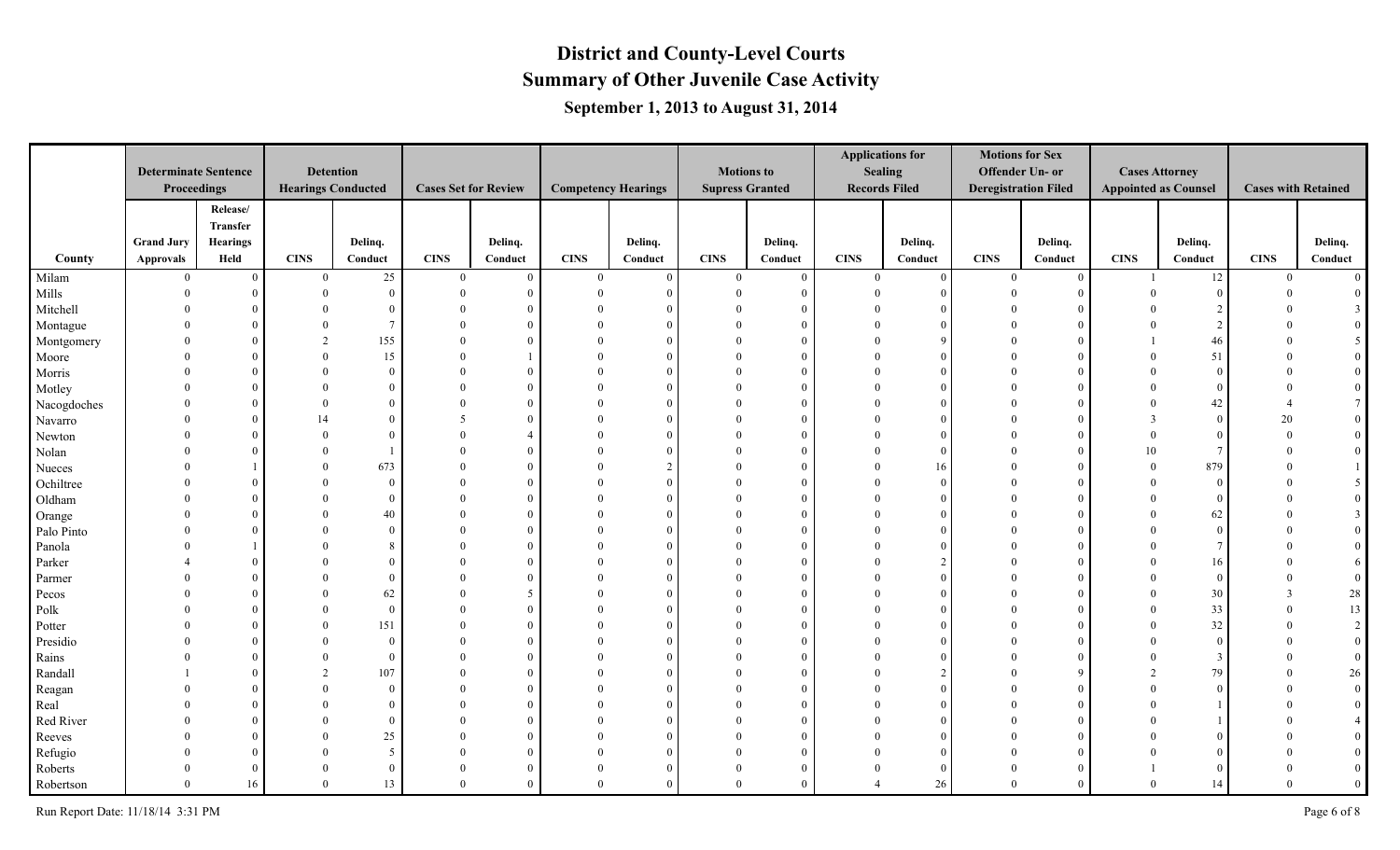|               |                             |                 |                           |                  |                             |             |                            |            |                        |                |                | <b>Applications for</b> | <b>Motions for Sex</b>      |          |                             |                |                            |                |
|---------------|-----------------------------|-----------------|---------------------------|------------------|-----------------------------|-------------|----------------------------|------------|------------------------|----------------|----------------|-------------------------|-----------------------------|----------|-----------------------------|----------------|----------------------------|----------------|
|               | <b>Determinate Sentence</b> |                 |                           | <b>Detention</b> |                             |             |                            |            | <b>Motions to</b>      |                |                | <b>Sealing</b>          | Offender Un- or             |          | <b>Cases Attorney</b>       |                |                            |                |
|               | Proceedings                 |                 | <b>Hearings Conducted</b> |                  | <b>Cases Set for Review</b> |             | <b>Competency Hearings</b> |            | <b>Supress Granted</b> |                |                | <b>Records Filed</b>    | <b>Deregistration Filed</b> |          | <b>Appointed as Counsel</b> |                | <b>Cases with Retained</b> |                |
|               |                             | Release/        |                           |                  |                             |             |                            |            |                        |                |                |                         |                             |          |                             |                |                            |                |
|               |                             | Transfer        |                           |                  |                             |             |                            |            |                        |                |                |                         |                             |          |                             |                |                            |                |
|               | <b>Grand Jury</b>           | <b>Hearings</b> |                           | Delinq.          |                             | Delinq.     |                            | Delinq.    |                        | Delinq.        |                | Delinq.                 |                             | Delinq.  |                             | Delinq.        |                            | Delinq.        |
| County        | Approvals                   | Held            | <b>CINS</b>               | Conduct          | <b>CINS</b>                 | Conduct     | <b>CINS</b>                | Conduct    | <b>CINS</b>            | Conduct        | <b>CINS</b>    | Conduct                 | <b>CINS</b>                 | Conduct  | <b>CINS</b>                 | Conduct        | <b>CINS</b>                | Conduct        |
| Rockwall      | $\overline{0}$              | $\overline{0}$  | $\overline{0}$            | 14               | $\overline{0}$              | $\Omega$    | $\theta$                   | $\Omega$   | $\overline{0}$         | $\overline{0}$ | $\overline{0}$ | $\overline{0}$          | $\theta$                    | $\Omega$ | $\mathbf{0}$                | 14             | $\mathbf{0}$               | $\overline{0}$ |
| Runnels       | $\Omega$                    | $\overline{0}$  | $\Omega$                  | $\overline{0}$   | $\theta$                    |             | $\Omega$                   | $\epsilon$ | $\Omega$               | $\Omega$       |                | $\Omega$                |                             |          | $\theta$                    | $\overline{4}$ | $\Omega$                   |                |
| Rusk          |                             | $\Omega$        | 26                        | 14               |                             |             |                            | $\Omega$   |                        |                |                |                         |                             |          | 19                          |                |                            |                |
| Sabine        |                             | $\theta$        |                           | 2                |                             |             |                            | $\Omega$   |                        |                |                |                         |                             |          |                             | $\mathcal{D}$  |                            |                |
| San Augustine |                             | $\Omega$        |                           | $\Omega$         |                             |             |                            | $\Omega$   |                        |                |                |                         |                             |          |                             | $\Omega$       |                            |                |
| San Jacinto   |                             | $\Omega$        |                           | -5               |                             | $\Omega$    |                            | $\Omega$   | $\Omega$               |                |                |                         |                             |          |                             | $\Omega$       |                            | $\bf{0}$       |
| San Patricio  |                             | $\Omega$        |                           | 202              | $\Omega$                    | $\mathbf Q$ | $\Omega$                   |            | $\Omega$               |                |                | $\Omega$                |                             |          |                             | 25             |                            | $\overline{3}$ |
| San Saba      |                             | $\Omega$        |                           |                  |                             |             |                            | $\Omega$   | $\Omega$               |                |                |                         |                             |          |                             |                |                            |                |
| Schleicher    |                             | $\Omega$        |                           | $\theta$         |                             |             |                            | $\Omega$   | $\Omega$               |                |                |                         |                             |          |                             | $\Omega$       |                            |                |
| Scurry        |                             | $\Omega$        |                           | 19               |                             |             |                            | $\Omega$   | $\Omega$               |                |                |                         |                             |          |                             |                |                            |                |
| Shackelford   |                             | $\Omega$        |                           | 2                |                             | $\Omega$    |                            | $\Omega$   |                        |                |                |                         |                             |          |                             | 3              |                            | $\overline{0}$ |
| Shelby        |                             | $\Omega$        |                           |                  |                             |             | $\Omega$                   | $\Omega$   | $\Omega$               |                |                |                         |                             |          |                             | $\Omega$       |                            |                |
| Sherman       |                             | $\Omega$        |                           | $\overline{0}$   | $\Omega$                    |             |                            |            | $\Omega$               |                |                | $\Omega$                |                             |          | $\Omega$                    | $\theta$       |                            |                |
| Smith         |                             |                 |                           | 516              |                             | 32          |                            | $\Omega$   |                        |                |                | 10                      |                             |          | $\Omega$                    | 146            |                            | 57             |
| Somervell     |                             |                 |                           | $\overline{0}$   | $\Omega$                    | $\Omega$    |                            | $\Omega$   |                        |                |                | $\Omega$                |                             |          |                             | $\overline{3}$ |                            |                |
| <b>Starr</b>  |                             | $\Omega$        |                           | $\overline{0}$   |                             | $\theta$    |                            | $\Omega$   |                        |                |                |                         |                             |          | $\Omega$                    | $\theta$       |                            |                |
| Stephens      |                             | $\Omega$        |                           | 36               | $\Omega$                    | $\theta$    | $\Omega$                   | $\Omega$   | $\Omega$               |                |                |                         |                             |          |                             | 17             |                            |                |
| Sterling      |                             | $\Omega$        |                           | $\theta$         | $\Omega$                    |             | $\Omega$                   | $\Omega$   | $\Omega$               |                |                |                         |                             |          |                             | $\Omega$       |                            |                |
| Stonewall     |                             | $\Omega$        |                           | $\theta$         |                             |             |                            | $\Omega$   | $\Omega$               |                |                | $\Omega$                |                             |          |                             |                |                            |                |
| Sutton        |                             | $\Omega$        |                           | $\Omega$         |                             |             |                            | $\Omega$   | $\Omega$               |                |                |                         |                             |          |                             |                |                            |                |
| Swisher       |                             | $\Omega$        |                           | $\theta$         | $\Omega$                    |             |                            | $\Omega$   | $\Omega$               |                |                | $\Omega$                |                             |          | $\theta$                    | 3              |                            |                |
| Tarrant       | 36                          | $\Omega$        |                           | 1,986            | $\Omega$                    | $\Omega$    |                            | $\Omega$   | $\Omega$               |                |                | 54                      |                             |          | $\Omega$                    | 1,257          |                            | -5             |
| Taylor        |                             | $\theta$        |                           | 169              | $\Omega$                    |             |                            | ſ          |                        |                |                |                         |                             |          | $\Omega$                    | 55             |                            |                |
| Terrell       |                             | $\Omega$        |                           | $\theta$         | $\Omega$                    |             |                            |            | $\Omega$               |                |                |                         |                             |          | $\theta$                    |                |                            |                |
| Terry         |                             | $\Omega$        |                           | $\mathfrak{D}$   |                             | $\Omega$    |                            | $\Omega$   | $\Omega$               |                |                |                         |                             |          |                             | 12             |                            |                |
| Throckmorton  |                             | $\Omega$        |                           | $\theta$         |                             | $\theta$    |                            | $\Omega$   |                        |                |                |                         |                             |          |                             | $\theta$       |                            |                |
| Titus         |                             | $\Omega$        |                           | -5               | $\Omega$                    | $\Omega$    |                            | $\Omega$   |                        |                |                |                         |                             |          |                             | 5              |                            |                |
| Tom Green     |                             | $\Omega$        |                           | 43               | $\overline{0}$              | $\Omega$    |                            | $\Omega$   |                        |                |                | $\Omega$                |                             |          | $\theta$                    | 36             |                            |                |
| Travis        |                             | $\theta$        | 44                        | 3,387            | 556                         | 1,486       | $\theta$                   |            | $\Omega$               |                |                | 267                     | $\Omega$                    | 24       | $26\,$                      | 1,460          |                            |                |
| Trinity       |                             | $\Omega$        |                           | $\overline{0}$   | $\bf{0}$                    | $\Omega$    | $\theta$                   | $\Omega$   | $\Omega$               |                |                | $\Omega$                |                             | $\Omega$ | 2                           | $\overline{3}$ |                            |                |
| Tyler         |                             | $\Omega$        |                           | $\overline{0}$   | $\Omega$                    | $\theta$    | $\Omega$                   | $\Omega$   | $\Omega$               |                |                | $\Omega$                |                             |          | $\Omega$                    |                |                            |                |
| Upshur        |                             | $\overline{0}$  |                           | $\Omega$         | $\theta$                    | $\Omega$    | $\theta$                   | $\Omega$   | $\mathbf{0}$           |                |                | $\Omega$                |                             |          | $\theta$                    | -8             |                            | $\overline{0}$ |
| Upton         |                             | $\theta$        |                           |                  | $\theta$                    |             | $\Omega$                   | $\Omega$   | $\theta$               |                |                | $\Omega$                | $\Omega$                    |          | $\Omega$                    |                | $\Omega$                   | $\overline{3}$ |